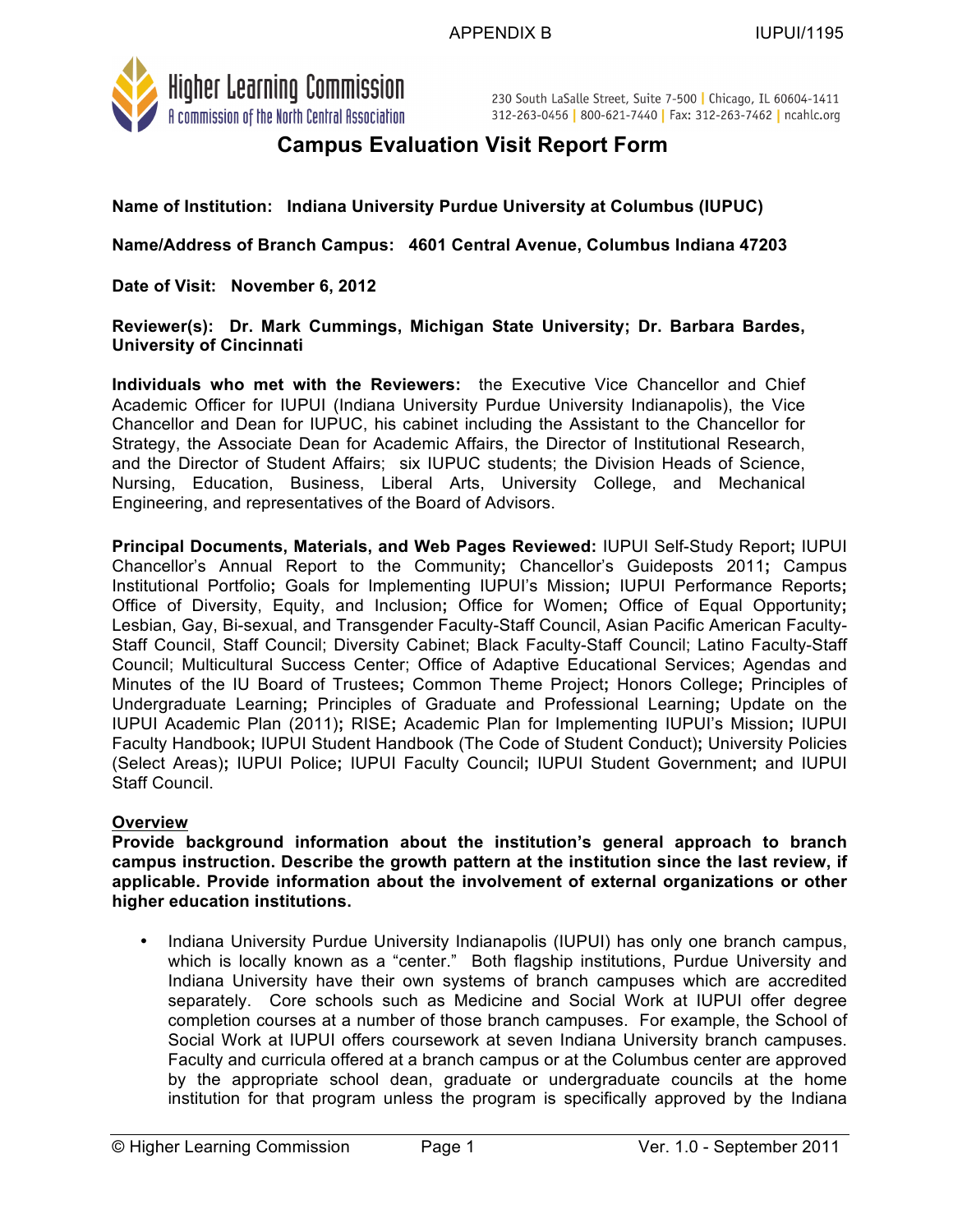Commission on Higher Education to be offered at Columbus. In this latter case, faculty and curricula for the program are guided by faculty governance at Columbus.

Since 1994, IUPUC has been given its own name – Indiana University-Purdue University Columbus – and considered an extension center of IUPUI with its own administration and governance structure. The Vice Chancellor/Dean of the campus reports to the Executive Vice Chancellor and Chief Academic Officer at IUPUI. Growth at the Columbus center has been steady with enrollment increasing from 1,459 students to more than 1,700 over 10 years.

• The Columbus center shares a campus with two other institutions of higher learning: Ivy Tech Community College and the Purdue University College of Technology. The three institutions share the campus, the library (Learning Center) and space in the new Advanced Manufacturing Technology building. This collaboration between the three institutions is strongly supported by the Community Education Coalition, a non-profit community organization that raises funds and supports the improvement of education throughout the Columbus region. The Education Coalition raised funding for the Advanced Manufacturing Building and seeks an expanded presence for higher education in their region. The non-profit is represented at IUPUC through its presence on the Board of Advisors for the center.

## **History, Planning, and Oversight**

## **Evidentiary Statements**

- Indiana University-Purdue University Indianapolis at Columbus began in 1970 as an extension of IUPUI to offer classes for an underserved area of the state. In 1984, the state legislature approved an appropriation for the renovation of a former military building at the local airport and the construction of science and technology labs. This appropriation was matched by one from Indiana University's trustees for further renovations.
- The IUPUC center has added a number of degree programs over the years with each approved by IUPUI and the Indiana Commission for Higher Education (ICHE). These have been added according to the strategic plans adopted by the campus. The most recent Strategic Plan identifies four priorities for the campus: Regional and Global Impact, Academic and Scholarly Achievement, a Welcoming Campus, and Collaboration and Service. The center has also developed, in collaboration with its institutional partners, a Master Plan for the development of the campus in the future. The Strategic Plan was created by working closely with the Community Education Coalition and the planning sessions included almost one hundred stakeholders.
- To carry out its plans for the future, the center's administration added a Special Assistant to the Chancellor for Strategy as well as the Assistant to the Vice Chancellor for External Affairs. The center, like all other IUPUI schools, operates on a Responsibility Center Management model so that it must support its own activities. Like any other RCM-based unit, the center will add programs and faculty as it increases its enrollment and enhances its revenues. Growth over the last ten years has been steady but not exceptional. Most recently, the center has added several programs to meet community needs. A M.A. in Mental Health Counseling has been approved by the ICHE for offer as an IUPUC degree program. A BSN in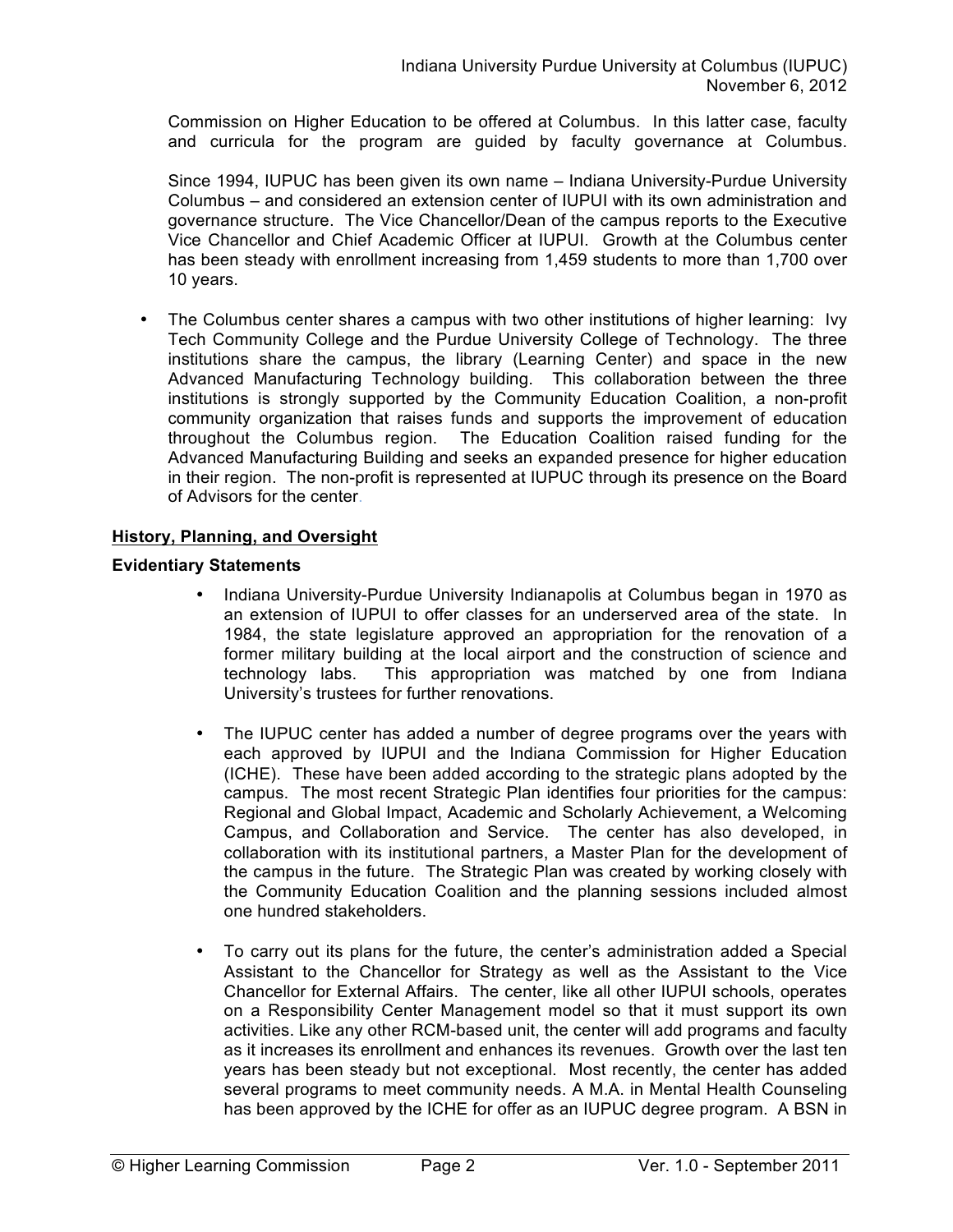Nursing and a B.S. in Mechanical Engineering are IUPUI programs that have been extended to IUPUC. If these programs begin to expand and enrollments rise, the center plans to develop more degree programs according to its plans.

#### **Opportunities for Improvement**

IUPUC has significant community support for its planning processes. The center can only be encouraged to work even more closely with the local community partners. Although cross-registration with Ivy Tech is possible, cross-registration, close cooperation in recruiting students and the offering of remedial courses by Ivy Tech, and clear transitional paths from Ivy Tech to baccalaureate programs at the center should be emphasized to increase enrollment.

#### **Concerns – None.**

#### **Judgment of reviewer**

 $\checkmark$  The evidence indicates that the institution fulfills the expectations of the category.

### **Facilities and Technology**

#### **Evidentiary Statements:**

- IUPUC is located in an educational center that includes an IUPUC building, a city-owned and managed educational building, and a branch of Ivy Tech Community College. Educational services are shared and meet the needs of students, faculty, and staff. The library is equipped with an ample number of study carrels, computer stations, printed books and journals which is more than adequate given the size of the institution. Students and faculty belong to Indiana University which gives them electronic access to the university's library resources.
- Most classes are designed for less than thirty students. Within the educational center, there are over fifty classrooms of varying sizes and designed to meet instructional needs of faculty. With a largely commuter student population, classrooms are used extensively for day and evening instruction. There is sufficient classroom space to meet current needs and to accommodate the projected growth included in the institution's strategic plan.
- Buildings on the IUPUC site are no higher than two stories. Students, faculty, and staff with special needs can readily access classrooms on both floors. Handicap parking is located in close proximity to entrances. Students have several locations, both indoors and out, for relaxation designed to reinforce the theme of offering a welcoming environment to students. A bookstore, locations to purchase snack items, and areas to socialize are readily available.

### **Opportunities for Improvement**

Should the campus have future opportunities to expand its footprint, it has sufficient space to erect new buildings and parking on its current site. The unique partnership with the city and local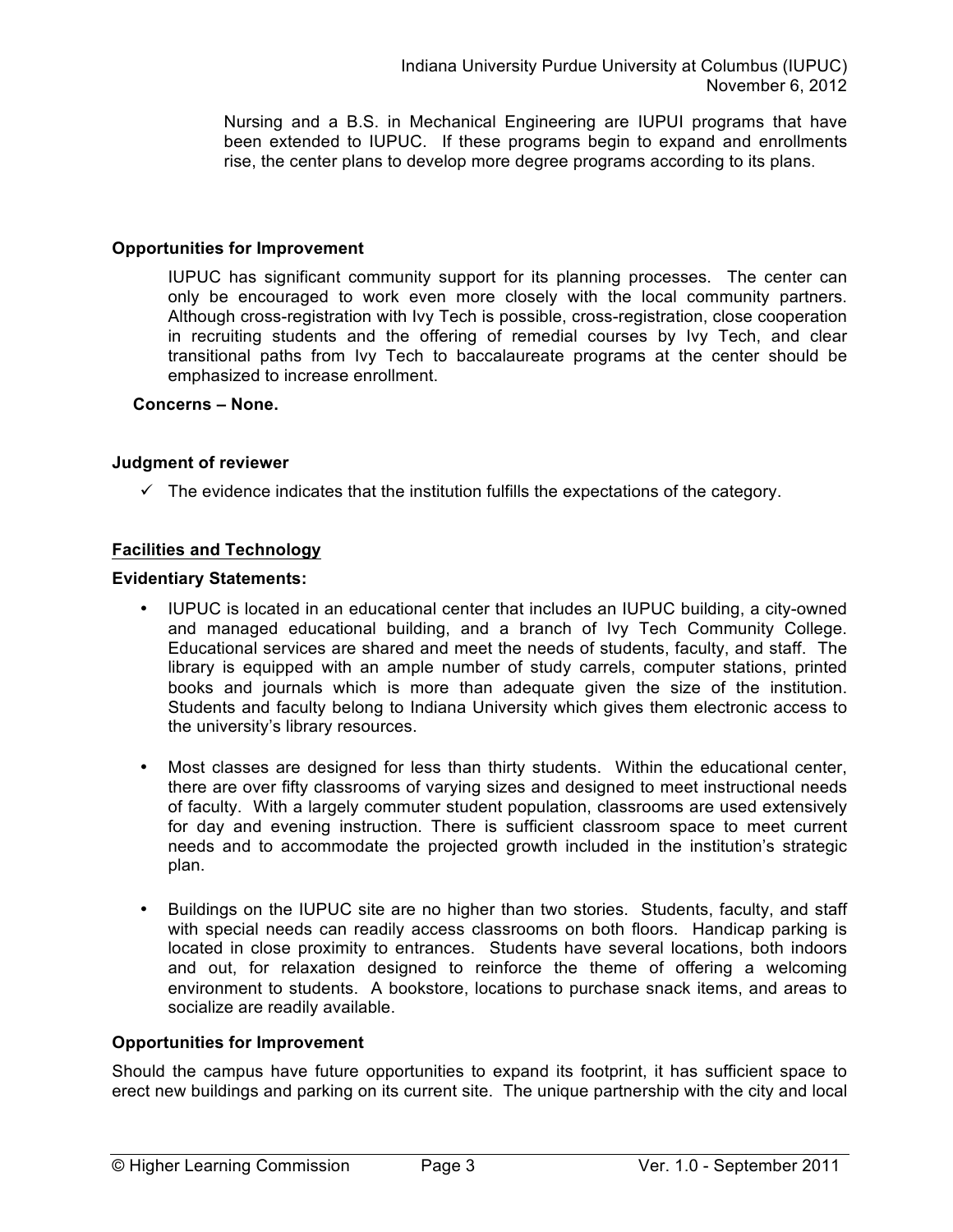business support for buildings of architectural distinction are not commonly found in academia. When resources permit the development of new degree programs or expansion in existing programs that require more space, collaboration with the municipality of Columbus and the economic pillars of the local community should be included in the planning and, if possible, the financing of new projects.

#### **Concerns – None.**

#### **Judgment of reviewer**

 $\checkmark$  The evidence indicates that the institution fulfills the expectations of the category.

#### **Human Resources**

#### **Evidentiary Statements:**

- A careful review of the organizational chart indicates that IUPUC is set up to meet the human resource needs of students and faculty. Many individuals serving in these staff positions are long-serving in their roles, experienced, and qualified with appropriate educational background and training. In many areas, close coordination and standardization of policies and procedures is evident between personnel at IUPUC and their counterparts at IUPUI.
- IUPUC prides itself in offering a family-oriented and supportive environment that has proven to be successful in attracting qualified faculty. In addition, the leading corporation in the community supports a highly educated cadre of employees with advanced degrees, several of whom have a demonstrated interest in teaching and are included on the adjunct faculty. As a result, the qualifications of the faculty at IUPUC, both full time and adjunct, exceed the expectations of an institution of its size and rural location.
- Faculty effectiveness is assessed in accordance with the evaluation system also used at IUPUI. Recruitment is conducted in a manner consistent with policies found in public institutions of higher learning. Funds raised by the IUPUC Board of Advisors are given to faculty to attend national meetings, participate in faculty development programs, and for the conduct and dissemination of research findings. A demonstrated effort has been made by administration to enhance teaching effectiveness and skill acquisition which has generated a high level of morale among faculty

#### **Opportunities for Improvement:**

Many staff and faculty have been with IUPUC for several years and it can be assumed that the majority of them will finish their careers there. It appears that a cohort of current division heads and administrators will be retiring within the same span of time. In a smaller institution especially, the departure in quick succession of a few key faculty and staff can blunt efforts to sustain progress in achieving organizational goals. For these reasons, leaders at IUPUC should give attention to succession planning as one way to minimize foreseen transitions that the center will inevitably face.

#### **Concerns – None.**

#### **Judgment of reviewer**

 $\checkmark$  The evidence indicates that the institution fulfills the expectations of the category.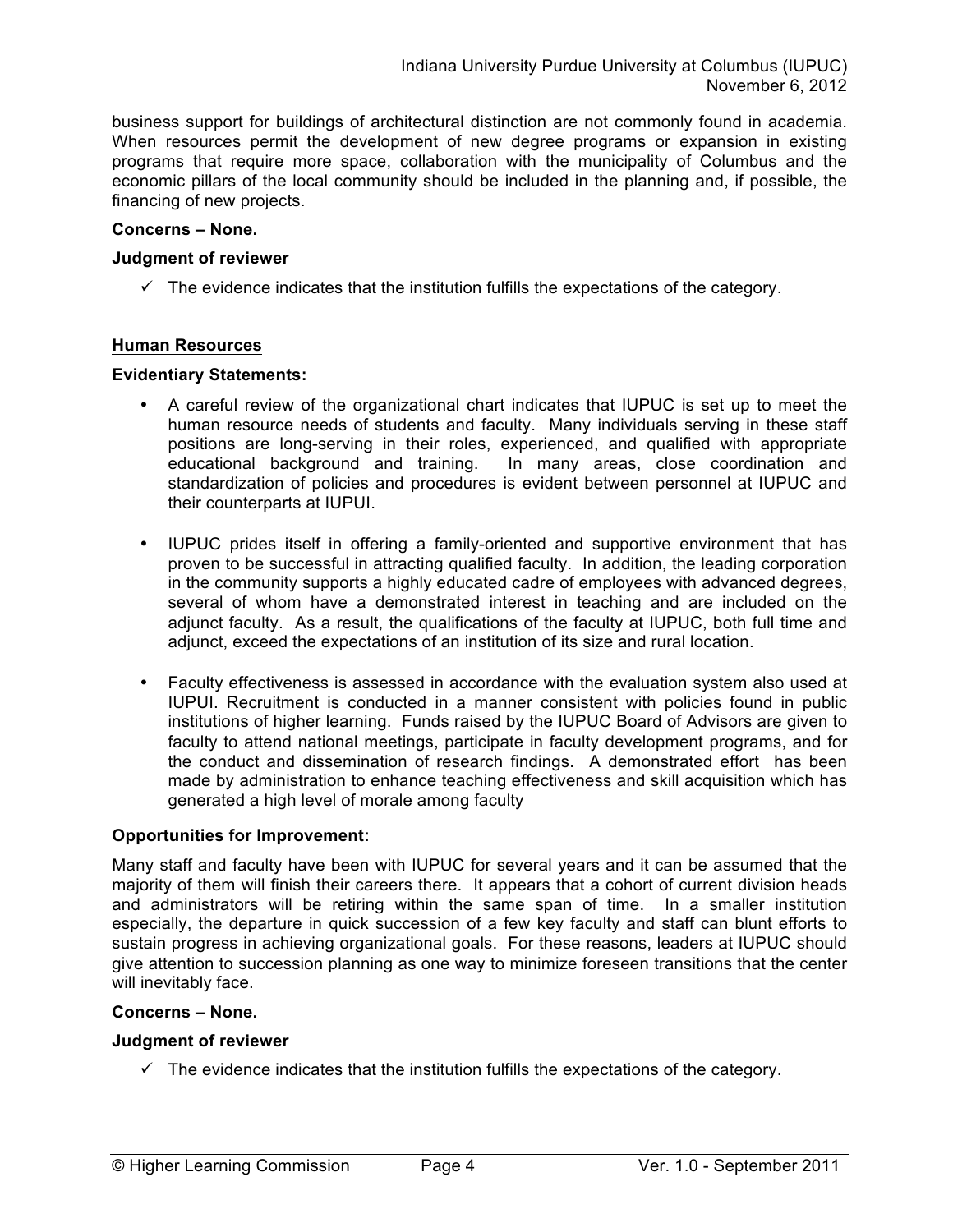## **Student and Faculty Resources and Support**

#### **Evidentiary Statements:**

- Student services are clustered in the same location at the educational center and within easy access to students. Strong attention to student life issues for enrollees at IUPUC is a sentiment that was avidly supported by interviewed students. Programs in place include special attention to mentorship, practical work experience with community leaders in their chosen discipline, and noted efforts in career placement.
- IUPUC has kept pace with technology and offers multiple avenues in which faculty, students, and staff can connect with service units. Systems are in place that allow individuals to contact staff members in person, by phone, or via computer. The IUPUC web site is well organized, comprehensive, and accessible in explaining the services offered. Faculty reported a high degree of satisfaction in being able to log into the IU library and find necessary electronic resources directly from their offices. IUPUC has created an Ombudsman position to handle situations that may arise and require mediation within the institution.
- Students have organizations and club activities supported by IUPUC that are inclusive of school personnel. Resources are provided to enhance the classroom experience and allow students to explore different career options and to develop leadership skills. It was often stated by students, administration, and faculty alike that the needs of the IUPUC student are different from those of IU and IUPUI and the programs in place at Columbus are designed to meet their needs. Judging from levels of satisfaction expressed by interviewed students, IUPUC has been successful in identifying and addressing the support services desired most by enrolled students.

#### **Opportunities for Improvement – None.**

#### **Concerns – None.**

#### **Judgment of reviewer**

 $\checkmark$  The evidence indicates that the institution fulfills the expectations of the category.

#### **Educational Programs and Instructional Oversight**

#### **Evidentiary Statements**

- The Columbus center of IUPUI now offers bachelor's and master's degrees in business, the bachelor's degree in education, nursing, mechanical engineering and psychology and the master's in mental health counseling. The curriculum is closely coordinated with that of IUPUI and the faculty is recruited, promoted and tenured through a complex system of committees at the center level, the sponsoring core college level and the appropriate university level. Department heads at the center report to their deans (or the equivalent) at IUPUI as well as to the IUPUC Vice Chancellor and Dean.
- The consistency of the curriculum, course offerings, availability of courses, faculty assignments, and graduation requirements are directed by the center's department heads and Associate Dean for Academic Affairs. As noted above, each department head reports to his or her dean at IUPUI or IU or Purdue. Interviews with the students indicate that they are well-served at the center.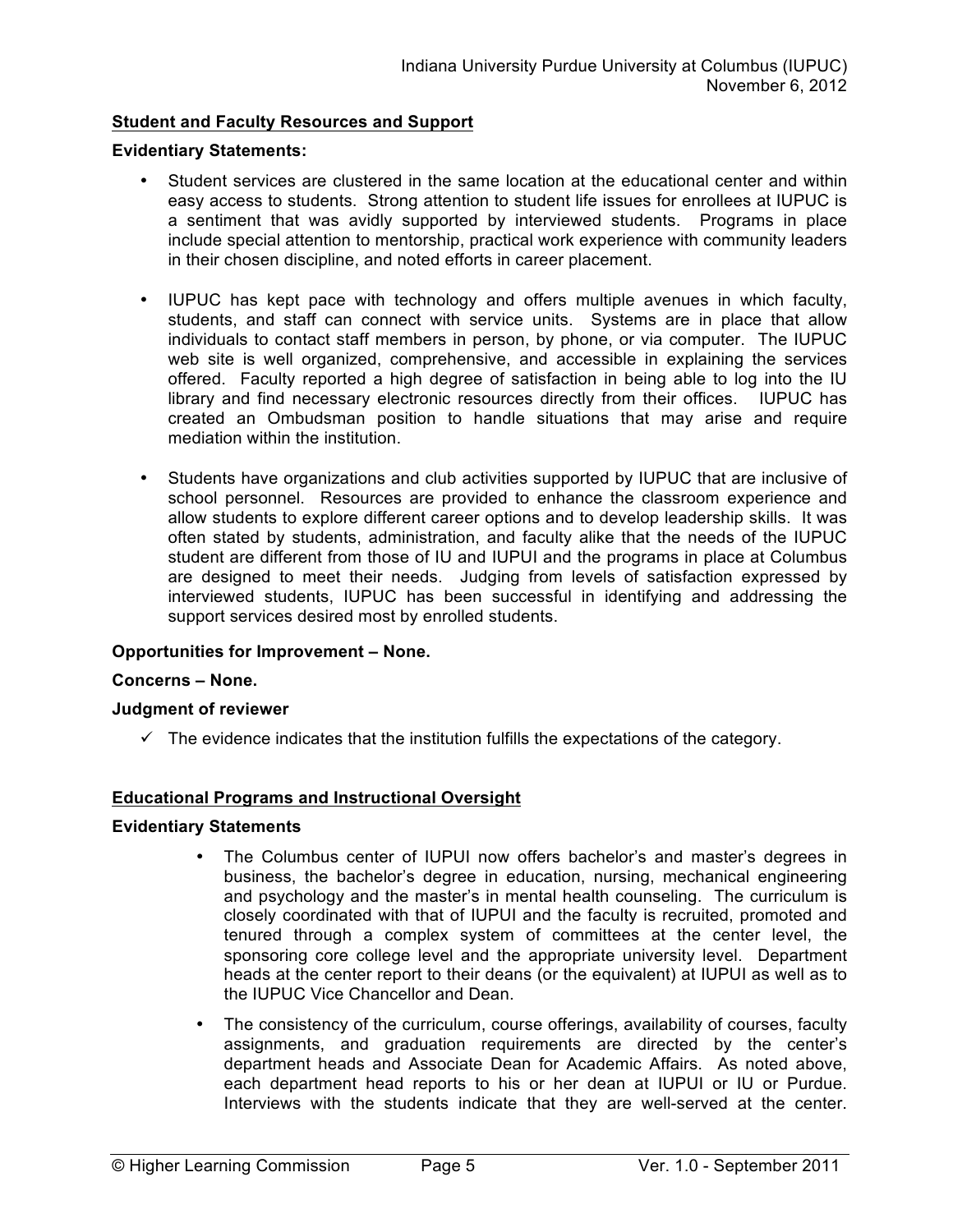Students are able to complete their degree programs in four years, have no difficulty accessing courses to complete their programs, and have excellent advising resources. Students also commented on the attention paid to their needs by full-time and adjunct faculty alike. They particularly praised the adjunct faculty who are also leaders in the community.

#### **Opportunities for Improvement**

The promotion and tenure process for faculty in some programs seems to have more levels than necessary but this is a result of the complex structure of IUPUI. It does not appear to harm faculty but it is very complex. Any simplification of this process would be a good idea.

#### **Concerns – None.**

#### **Judgment of reviewer**

 $\checkmark$  The evidence indicates that the institution fulfills the expectations of the category.

### **Evaluation and Assessment**

#### **Evidentiary Statements**

- IUPUC has modeled its system of program review and assessment on that of IUPUI: with the leadership of the IUPUC Director of the Office of Institutional Research, the center assesses learning in general education in its courses, conducts peer reviews of all programs offered, and then oversees reviews at the center level.
- To coordinate this process, the center has created the IUPUC Assessment Team that is composed of program assessment coordinators in each department. The Team reports its findings to the IUPUI Program Review and Assessment Committee. In addition, the center relies on the IUPUC General Education Board to oversee assessment of general education. Course evaluations are conducted in every course each semester and the results of these and the assessment data are used to improve instructional methods and the curriculum.
- All of these processes mirror the activities that take place at the IUPUI main campus and the Director of Institutional Research and the committee chairs coordinate their efforts with the parallel committees in Indianapolis. Faculty members who are charged with assessment or retention efforts sit on the university-wide committees in Indianapolis as well.
- The effort of IUPUC to ensure transparency and public awareness of its assessment activities is praiseworthy. The reports of each program are easily accessible through the center's website and the reports are posted in full. These reports underscore the scope of the assessment effort at IUPUC and the importance placed on the results.

### **Opportunities for Improvement – None.**

#### **Concerns – None.**

#### **Judgment of reviewer**

 $\checkmark$  The evidence indicates that the institution fulfills the expectations of the category.